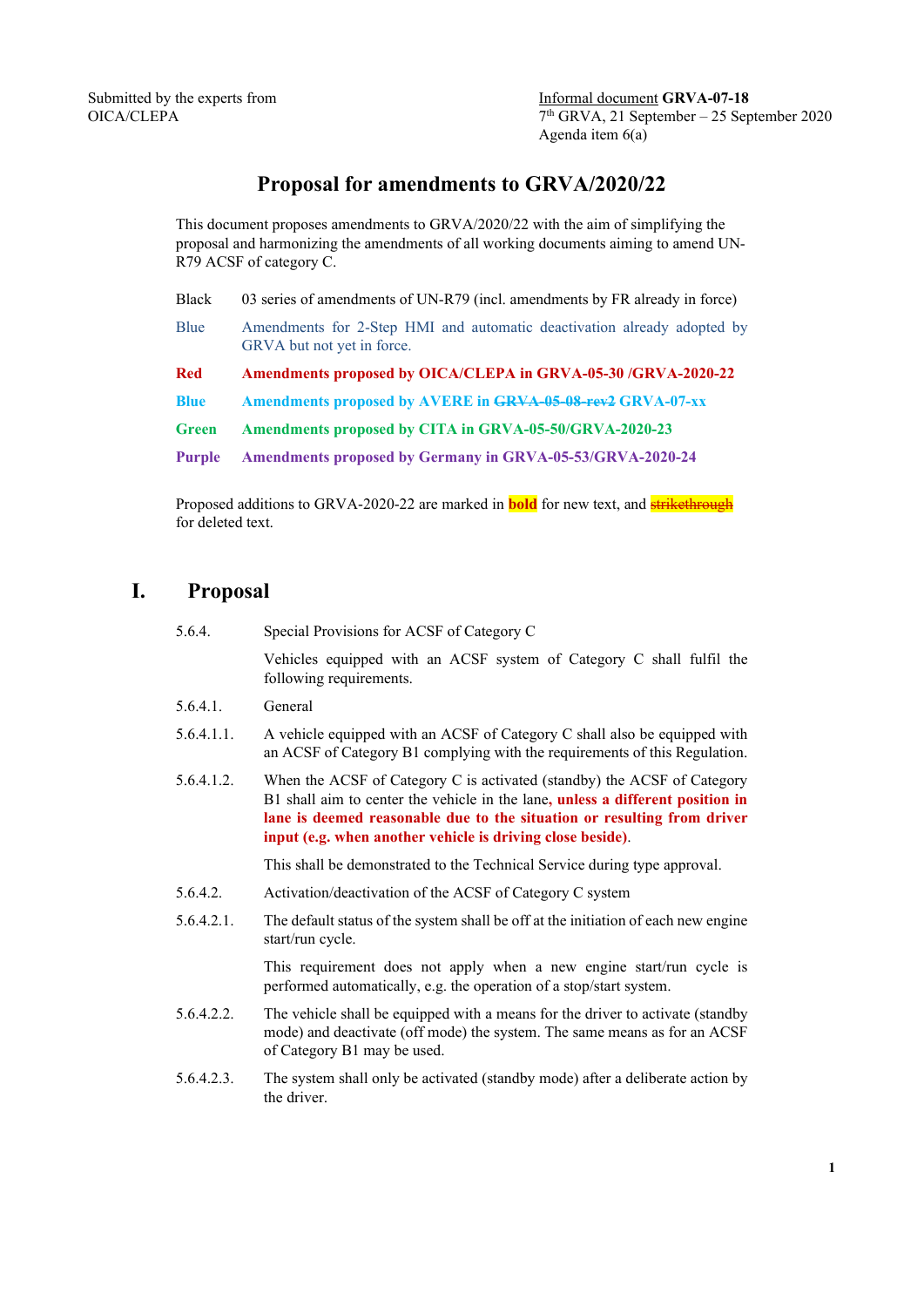Activation by the driver shall only be possible on roads where pedestrians and cyclists are prohibited and which, by design, are equipped with a physical separation that divides the traffic moving in opposite directions and which have at least two lanes in the direction the vehicles are driving. **The confirmation that the road is permitting the activation of an ACSF category C** These conditions shall be **based on** ensured by the use of at least two independent means.

In the case of a transition from a road type with a classification permitting an ACSF of Category C, to a type of road where an ACSF of Category C is not permitted, the system shall be deactivated automatically (off mode)**, unless a temporarily missing second lane in driving direction is the only condition not fulfilled from the above (e.g. a connector between two highways)**.

- 5.6.4.2.4. It shall be possible to deactivate the system (off mode) at any time by a single action of the driver. Following this action, the system shall only be able to be reactivated (standby mode) by a deliberate action of the driver.
- 5.6.4.2.5. Notwithstanding the requirements above it shall be possible to perform the corresponding tests in Annex 8 of this Regulation on a test track.
- 5.6.4.3. Overriding

A steering input by the driver shall override the steering action of the system. The steering control effort necessary to override the directional control provided by the system shall not exceed 50 N.

The system may remain activated (standby mode) **(active mode)** provided that priority is given to the driver during the overriding period.

#### 5.6.4.4. Lateral acceleration

The lateral acceleration induced by the system during the lane change manoeuvre:

- (a) Shall not exceed 1 m/s<sup>2</sup> in addition to the lateral acceleration generated by the lane curvature, and
- (b) Shall not cause the total vehicle lateral acceleration to exceed the maximum values indicated in tables of paragraph 5.6.2.1.3. above.

The moving average over half a second of the lateral jerk generated by the system shall not exceed 5 m/s<sup>3</sup>.

- 5.6.4.5. Human Machine Interface (HMI)
- 5.6.4.5.1. Unless otherwise specified, the optical signals identified in paragraph 5.6.4.5. shall be easily distinguishable from each other (e.g. different symbol, colour, blinking, text).
- 5.6.4.5.2. When the system is in standby mode  $(i.e., ready to interview)$ , an optical signal shall be provided to the driver.
- **5.6.4.5.2.1. When the initiation of the lane change procedure is anticipated to be actually possible, this may be indicated to the driver.**
- 5.6.4.5.3. When the lane change procedure is ongoing an optical signal shall be provided to the driver.
- 5.6.4.5.4. When the lane change procedure is suppressed, in accordance with paragraph 5.6.4.6.8., the system shall clearly inform the driver about this system status by an optical warning signal and additionally by an acoustic or haptic warning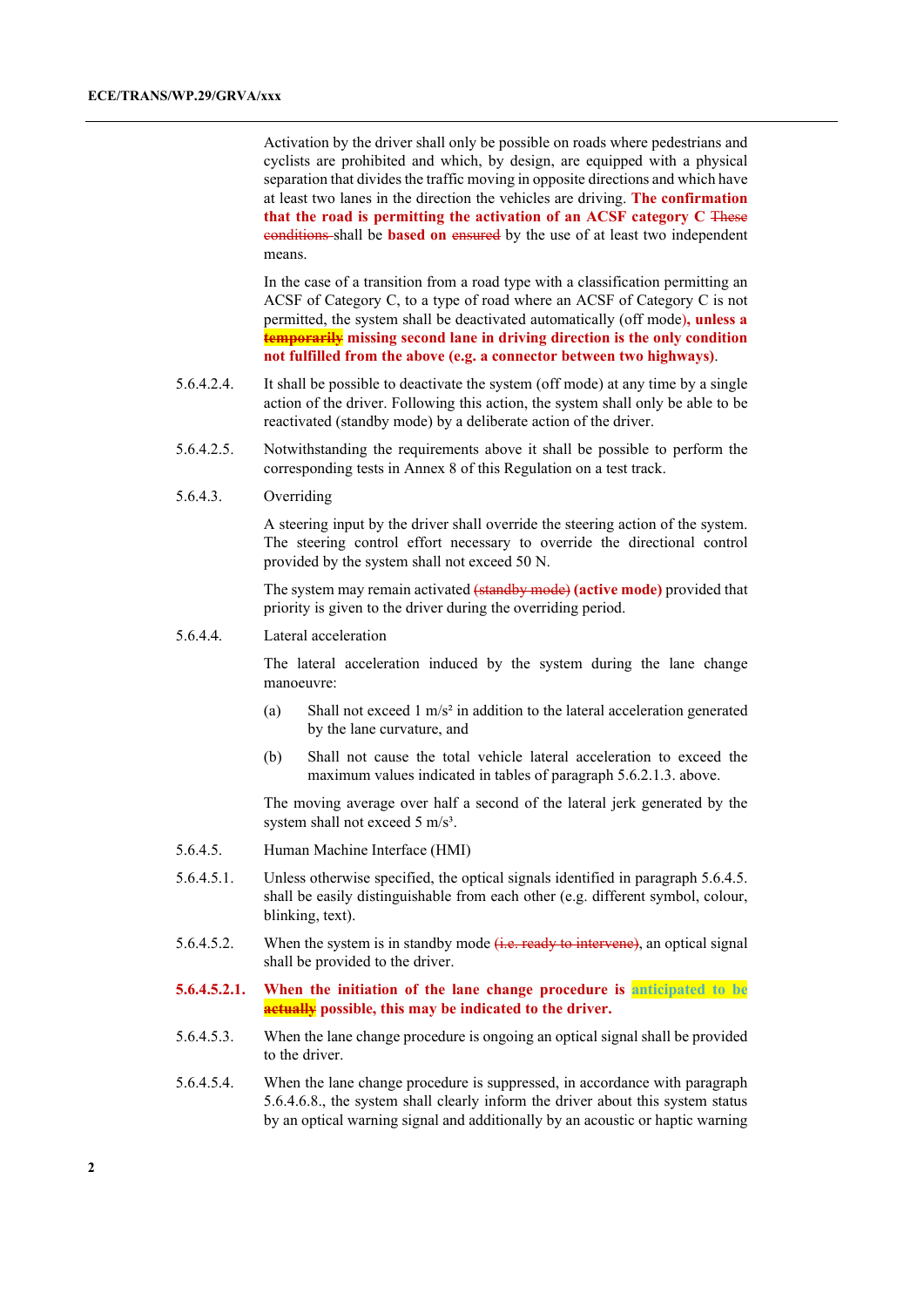signal. In case the suppression is initiated by the driver **or in case of automatic suppression while the lane change procedure hasn't commenced for more than 1s**, an optical warning is sufficient.

5.6.4.5.5. A system failure shall be signalled immediately to the driver by an optical warning signal. However, when the system is manually deactivated by the driver, the indication of failure mode may be suppressed.

> If a system failure occurs during a lane change manoeuvre, the failure shall be signalled to the driver by an optical, and an acoustic or haptic warning.

5.6.4.5.6. The system shall provide a means of detecting that the driver is holding the steering control and shall warn the driver in accordance with the warning strategy below:

> If, after a period of no longer than 3s after the initiation of the lane change procedure and before the start of the lane change manoeuvre, the driver is not holding the steering control, an optical warning signal shall be provided. This signal shall be the same as the signal specified in paragraph 5.6.2.2.5. above.

> The warning signal shall be active until the driver is holding the steering control, or until the system is deactivated, either manually or automatically according to 5.6.4.6.8.

- 5.6.4.6. Lane Change Procedure
- 5.6.4.6.1. The initiation of a lane change procedure of an ACSF of Category C shall only be possible if an ACSF of Category B1 is already active.
- 5.6.4.6.2. The lane change procedure requires, and shall start immediately after, a manual activation by the driver of the direction indicator to the intended side for the lane change.
- 5.6.4.6.3. When the lane change procedure starts, the ACSF of Category B1 shall be suspended and the ACSF of Category C shall carry on the lane keeping function of ACSF of category B1, until the lane change manoeuvre starts.
- 5.6.4.6.4. The lateral movement of the vehicle towards the intended lane shall not start earlier than 1 second after the start of the lane change procedure. Additionally, the lateral movement to approach the lane marking and the lateral movement necessary to complete the lane change manoeuvre, shall be completed as one continuous movement.

The lane change manoeuvre shall be initiated either automatically or by a second deliberate action of the driver. A vehicle shall not be equipped with both these means of initiation.

5.6.4.6.4.1. Automatic initiation of the lane change manoeuvre

In case of an automatic initiation the lane change manoeuvre shall commence between 3.0 seconds and **7.0** 5.0 seconds after the manual activation of the procedure as described in paragraph 5.6.4.6.2. and shown in the Figure below. **The manoeuvre shall commence at the earliest opportunity without undue delay when the situation is not deemed critical as defined in 5.6.4.7.**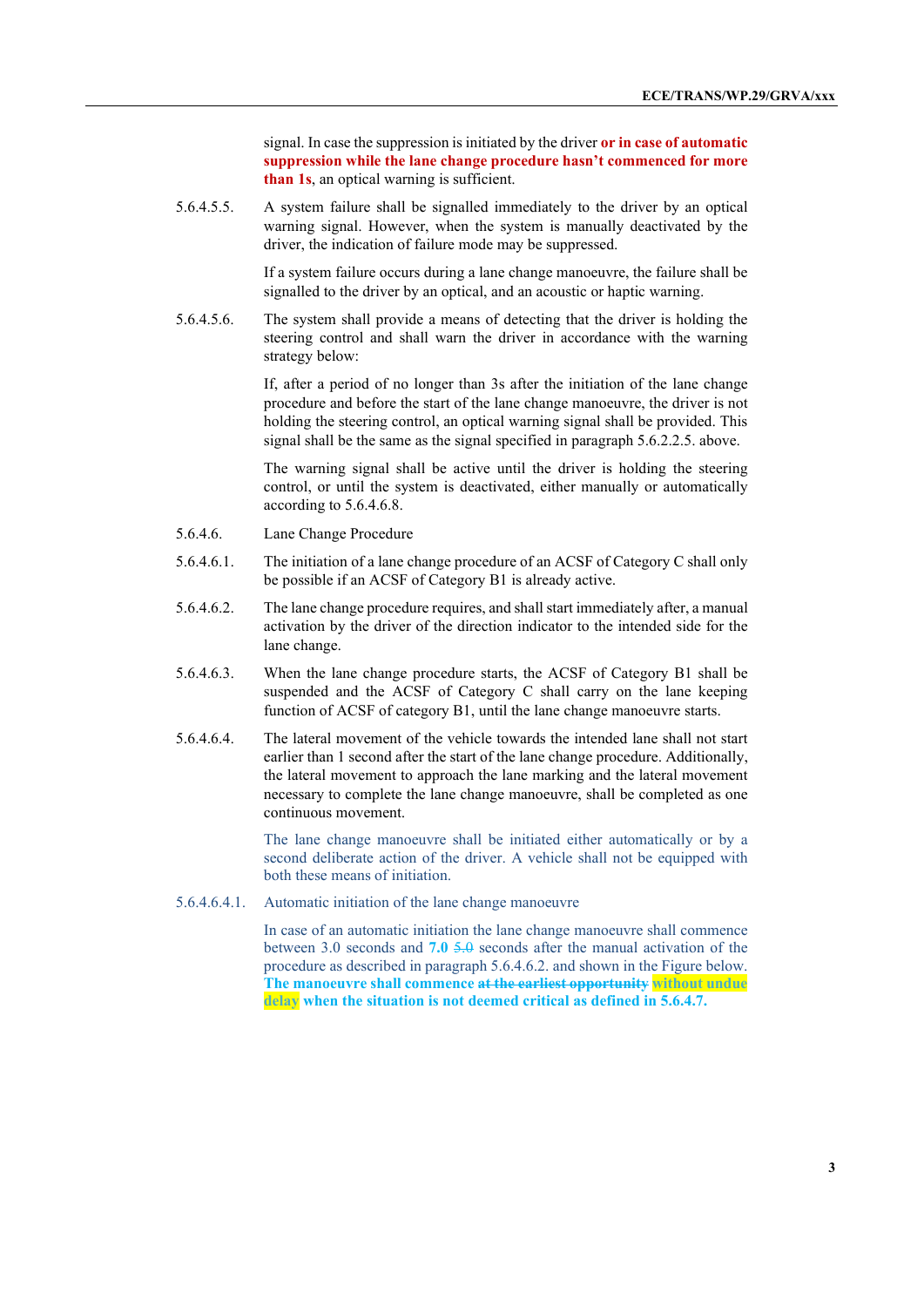

5.6.4.6.4.2. Initiation of the lane change manoeuvre by a second deliberate action

In case of an initiation by a second deliberate action the lane change manoeuvre shall commence between 3.0 and 7.0 seconds after the manual activation of the procedure as described in paragraph 5.6.4.6.2.

Additionally, the lane change manoeuvre shall commence at the latest 3.0 seconds after the second deliberate action as shown in the Figure below.



The control to operate the second deliberate action shall be located in the steering control area."

- 5.6.4.6.5. The lane change manoeuvre shall be completed in less than:
	- (a) 5 seconds for  $M_1$ ,  $N_1$  vehicle categories;
	- (b) 10 seconds for  $M_2$ ,  $M_3$ ,  $N_2$ ,  $N_3$  vehicle categories.
- 5.6.4.6.6. Once the lane change manoeuvre has completed, ACSF of Category B1 lane keeping function shall resume automatically **in a timely manner**.
- 5.6.4.6.7. The direction indicator shall remain active throughout the whole period of the lane change manoeuvre and shall be automatically deactivated by the system no later than 0.5 seconds after the resumption of ACSF of Category B1 lane keeping function as described in paragraph 5.6.4.6.6. above. Automatic deactivation by the system of the direction indicator is required only if the lane change manoeuvre is initiated automatically, and if the direction indicator control is not fully engaged (latched position) during the lane change manoeuvre.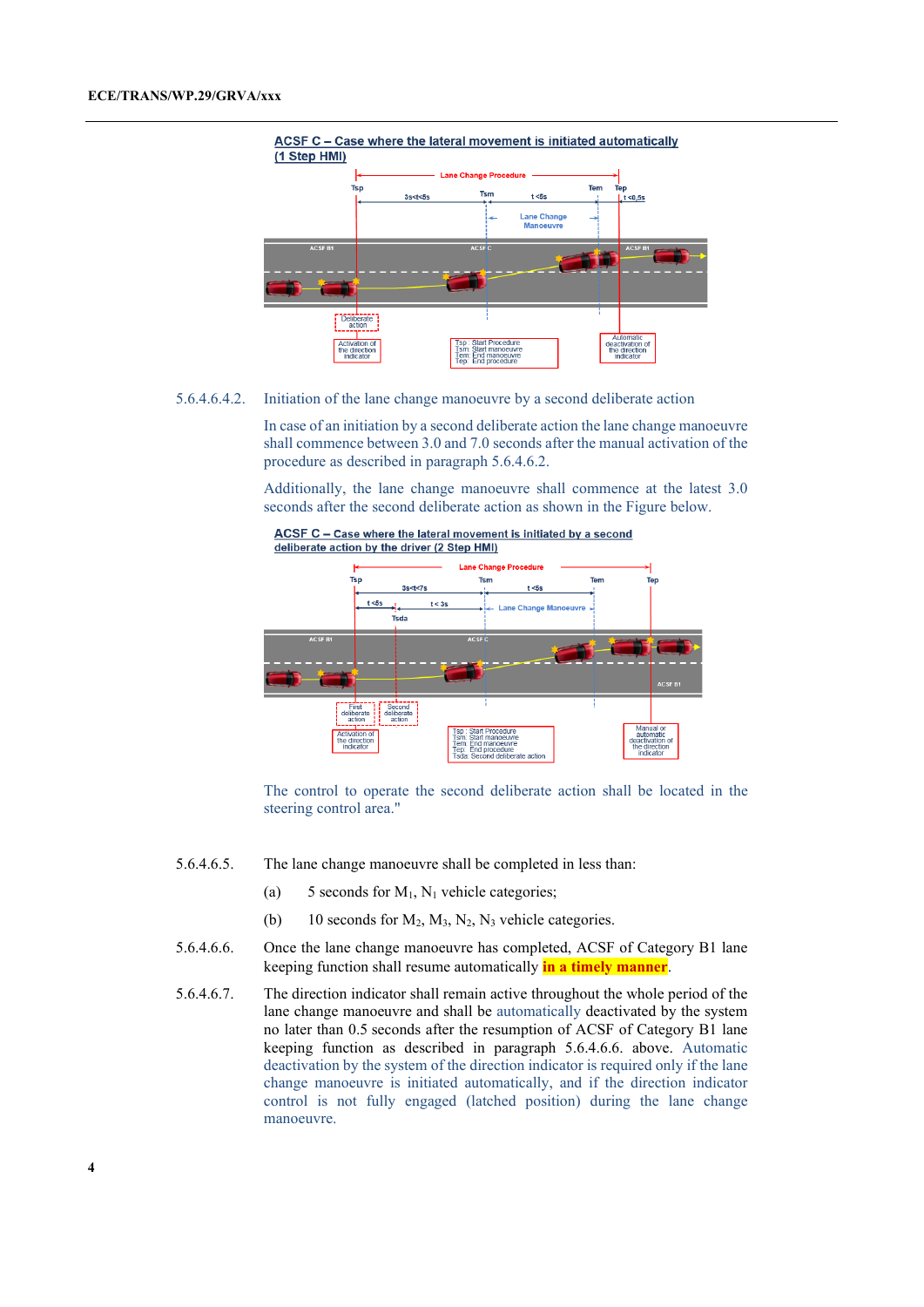- 5.6.4.6.8. Suppression of the Lane Change Procedure
- 5.6.4.6.8.1. The lane change procedure shall be suppressed automatically by the system when at least one of the following situations occurs before **or when** the lane change manoeuvre has started**s**:
	- (a)  $\frac{1}{\pi}$  The system detects a critical situation (as defined in paragraph 5.6.4.7.) **later than 1s after the initiation of the lane change procedure but before the start of the lane change manoeuvre**; **A critical situation (as defined in paragraph 5.6.4.7.) has been** 
		- **detected by the system when the lane change manoeuvre starts**;
	- (b) The system is overridden or switched off by the driver;
	- (c) The system reaches its boundaries (e.g. lane markings are no longer detected);
	- (d) The system has detected that the driver is not holding the steering control at the start of when the lane change manoeuvre **is about to starts**;
	- (e) The direction indicator lamps are manually deactivated by the driver;
	- (f) Following the deliberate action of the driver to start the procedure described in paragraph 5.6.4.6.2., the lane change manoeuvre has not commenced:
		- (i) At the latest after **7.0** 5.0 seconds, in the case of an automatic initiation,
		- (ii) At the latest after 7.0 seconds, in the case of an initiation by a second deliberate action,
		- $(iii)$  At the latest after 3.0 seconds after the second deliberate action, in the case of an initiation by a second deliberate action,

whatever is appropriate

- (g) The system, with an initiation of the lane change manoeuvre by a second deliberate action, has not detected the second deliberate action at the latest **5.0 7.0** 5.0 seconds after the start of the lane change procedure.
- (h) The lateral movement described in paragraph 5.6.4.6.4. is not continuous.
- 5.6.4.6.8.2. Manual deactivation of the lane change procedure, using the manual control of the direction indicator, shall be possible for the driver at any time.
- 5.6.4.7. Critical situation

A situation is deemed to be critical when, at the time a lane change manoeuvre starts, an approaching vehicle in the target lane would have to decelerate at a higher level than  $3m/s^2$ , 0.4 seconds after the lane change manoeuvre has started, to ensure the distance between the two vehicles is never less than that which the lane change vehicle travels in 1 second.

The resulting critical distance at the start of the lane change manoeuvre shall be calculated using the following formula: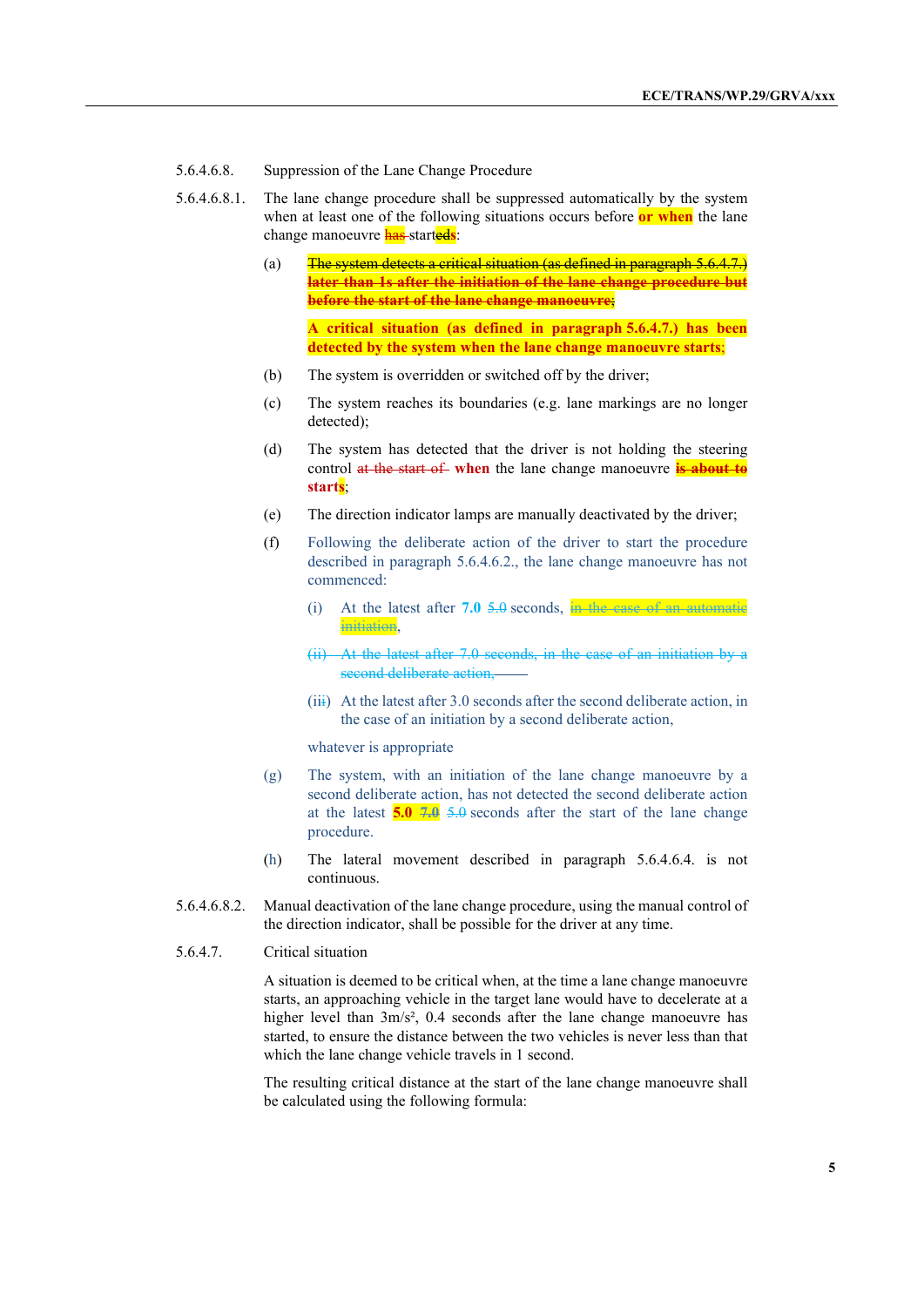$S_{critical} = (v_{rear} - v_{ACSF}) * t_B + (v_{rear} - v_{ACSF})^2 / (2 * a) + v_{ACSF} * t_G$ 

Where:

- vrear is The actual speed of the approaching vehicle or 130 km/h whatever value is lower
- vACSF is The actual speed of the ACSF vehicle
- $a = 3$  m/s<sup>2</sup> (Deceleration of the approaching vehicle)
- $t_B$  = 0.4 s (Time after the start of the lane change manoeuvre at which the deceleration of the approaching vehicle starts)
- $t_G$  = 1 s (Remaining gap of the vehicles after the deceleration of the approaching vehicle).

**If the manufacturer considers additional influencing parameters when identifying the critical situation (e.g. acceleration of the ego-vehicle and/or deceleration of the approaching vehicle), the formula may be modified and the modification shall be declared to and assessed by the Technical Service. It shall remain ensured that an approaching vehicle would not have to decelerate at a higher level than 3m/s2 , 0.4 seconds after the lane change manoeuvre has started, to ensure the distance between the two vehicles is never less than that which the lane change vehicle travels in 1 second. The modified formula used by the manufacturer to identify the critical situation shall be part of the type approval documentation.**

**A tolerance of 10%, by which the distance between the two vehicles at the time the lane change manoeuvre starts is permitted to be lower than the critical distance resulting from the formula above shall be permitted.**

- 5.6.4.8. Minimum distance and minimum operation speed
- 5.6.4.8.1. The ACSF of Category C shall be able to detect vehicles approaching from the rear in an adjacent lane up to a distance S<sub>rear</sub> as specified below:

The minimum distance  $S_{\text{rear}}$  shall be declared by the vehicle manufacturer. The declared value shall not be less than 55 m.

The declared distance shall be tested according to the relevant test in Annex 8 using a two-wheeled motor vehicle of Category  $L_3$ <sup>1</sup> as the approaching vehicle.

The minimum operation speed  $V_{\text{smin}}$ , down to which the ACSF of Category C is permitted to perform a lane change manoeuvre, shall be calculated with minimum distance  $S_{\text{rear}}$  using the following formula:

$$
V_{Smin} = a * (t_B - t_G) + v_{app} - \sqrt{a^2 * (t_B - t_G)^2 - 2 * a * (v_{app} * t_G - S_{rear})}
$$

Where:

 $S<sub>rear</sub>$  is The minimum distance declared by the manufacturer in [m];

- $V_{app}$  = 36.1 m/s (The speed of the approaching vehicle is 130 km/h *i.e.* 36.1 m/s);
- a =  $3 \text{ m/s}^2$  (Deceleration of the approaching vehicle);

$$
t_B
$$
 = 0.4 s (Time after the start of the manoeuvre at which the deceleration of the approaching vehicle starts);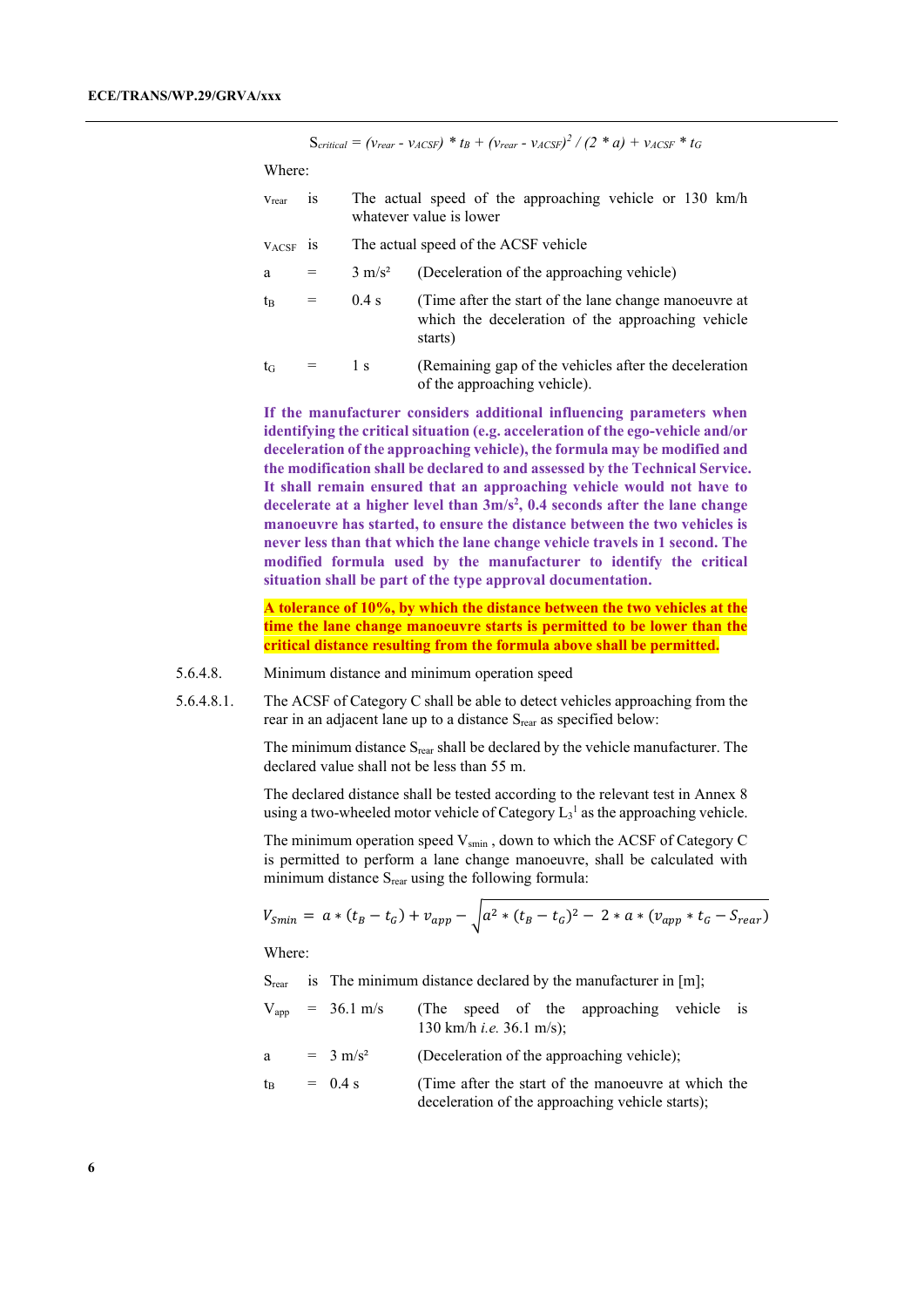- $t_G$  = 1 s (Remaining gap of the vehicles after the deceleration of the approaching vehicle);
- $V_{\text{smin}}$  in [m/s] is The resulting minimum activation speed of the ACSF of Category C.

If the vehicle is operated in a country with a general maximum speed limit below 130 km/h, this speed limit may be used as an alternative for  $V_{app}$  in the above formula to calculate the minimum operation speed  $V_{\text{smin}}$ . In this case the vehicle shall be equipped with a means to detect the country of the operation and shall have information available on the general maximum speed limit of this country.

Notwithstanding the requirements above in this paragraph, the ACSF of Category C is permitted to perform a lane change manoeuvre at speeds lower than the calculated  $V_{\text{smin}}$  provided that the following conditions are met:

- (a) The system has detected another vehicle in the adjacent lane into which the lane change is planned at a distance lower than  $S<sub>rear</sub>$ ; and
- (b) The situation is not deemed to be critical according to paragraph 5.6.4.7. (e.g. at low speed differences and  $V_{app}$  < 130 km/h);
- (c) The declared value  $S_{\text{rear}}$  is greater than the calculated value  $S_{\text{critical}}$  from paragraph 5.6.4.7. above.
- 5.6.4.8.2. The vehicle system detection area on ground level shall be at minimum as shown in the figure below.



5.6.4.8.3. After each vehicle new engine start/run cycle (other than when performed automatically, e.g. the operation of a stop/start systems), the ACSF of Category C function shall be prevented from performing a lane change manoeuvre until the system has detected, at least once, a**n** moving object at a distance greater than the minimum distance  $S_{\text{rear}}$  declared by the manufacturer in paragraph 5.6.4.8.1. above.

> **If, in addition to moving objects, the system uses the detection of stationary objects, this shall be demonstrated by the manufacturer to and assessed by the Technical Service.**

5.6.4.8.4. The ACSF of Category C shall be able to detect blindness of the sensor (e.g. due to accumulation of dirt, ice or snow). The ACSF of Category C shall be prevented, upon detection of blindness, from performing the lane change manoeuvre. The status of the system shall be signalled to the driver no later than on the initiation of the lane change procedure. The same warning as the one specified in paragraph 5.6.4.5.5. (system failure warning) may be used.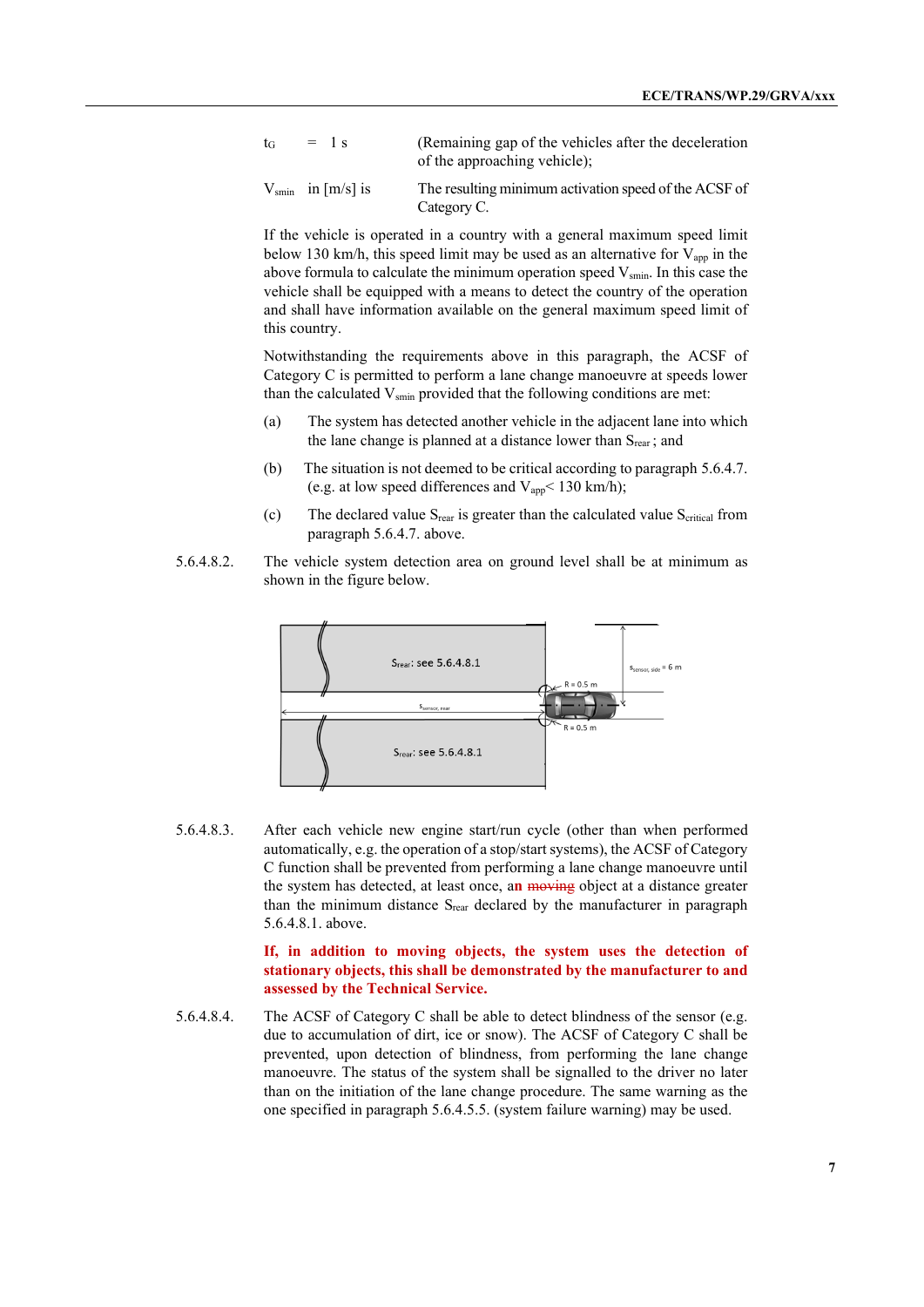#### 5.6.4.9. System information data

- 5.6.4.9.1. The following data shall be provided, together with the documentation package required in Annex 6 of this Regulation, to the Technical Service at the time of type approval.
- 5.6.4.9.1.1. The conditions under which the system can be activated and the boundaries for operation (boundary conditions). The vehicle manufacturer shall provide values for  $V_{smax}$ ,  $V_{smin}$  and ay<sub>smax</sub> for every speed range as mentioned in the table of paragraph 5.6.2.1.3. of this Regulation.
- 5.6.4.9.1.2. Information about how the system detects that the driver is holding the steering control.
- 5.6.4.9.1.3. The means to override and to suppress or cancel.
- 5.6.4.9.1.4. Information about how the failure warning signal status and the confirmation of the valid software version related ACSF performance can be checked via the use of an electronic communication interface.<sup>[1](#page-7-0)</sup>
- 5.6.4.9.1.5. Documentation about which system software version related ACSF performance is valid. This documentation shall be updated whenever a software version was amended. <sup>6</sup>
- 5.6.4.9.1.6. Information on the sensor range over lifetime. The sensor range shall be specified in such way that any influence on deterioration of the sensor shall not affect the fulfilment of paragraphs 5.6.4.8.3. and 5.6.4.8.4. of this Regulation.
- 5.6.4.10. The vehicle with ACSF of Category C shall be tested in accordance with relevant vehicle test(s) specified in Annex 8 to this Regulation. For driving situations not covered by the tests of Annex 8, the safe operation of the ACSF shall be demonstrated by the vehicle manufacturer on the base of Annex 6 of this Regulation.

#### Annex 8

[…]

2. Testing conditions

The tests shall be performed on a flat, dry asphalt or concrete surface affording good adhesion. The ambient temperature shall be between  $0^{\circ}$ C and 45  $^{\circ}$ C.

**At the request of the manufacturer and with the agreement of the Technical Service, tests may be performed under deviating conditions, if the correct function of the system under the prescribed test conditions can be assumed.**

[…]

#### <span id="page-7-0"></span>3.5. Tests for ACSF of Category C Systems

If not specified otherwise all vehicle test speeds shall be based on  $V_{app} = 130$ km/h.

If not specified otherwise, the approaching vehicle shall be a type-approved high volume series production vehicle.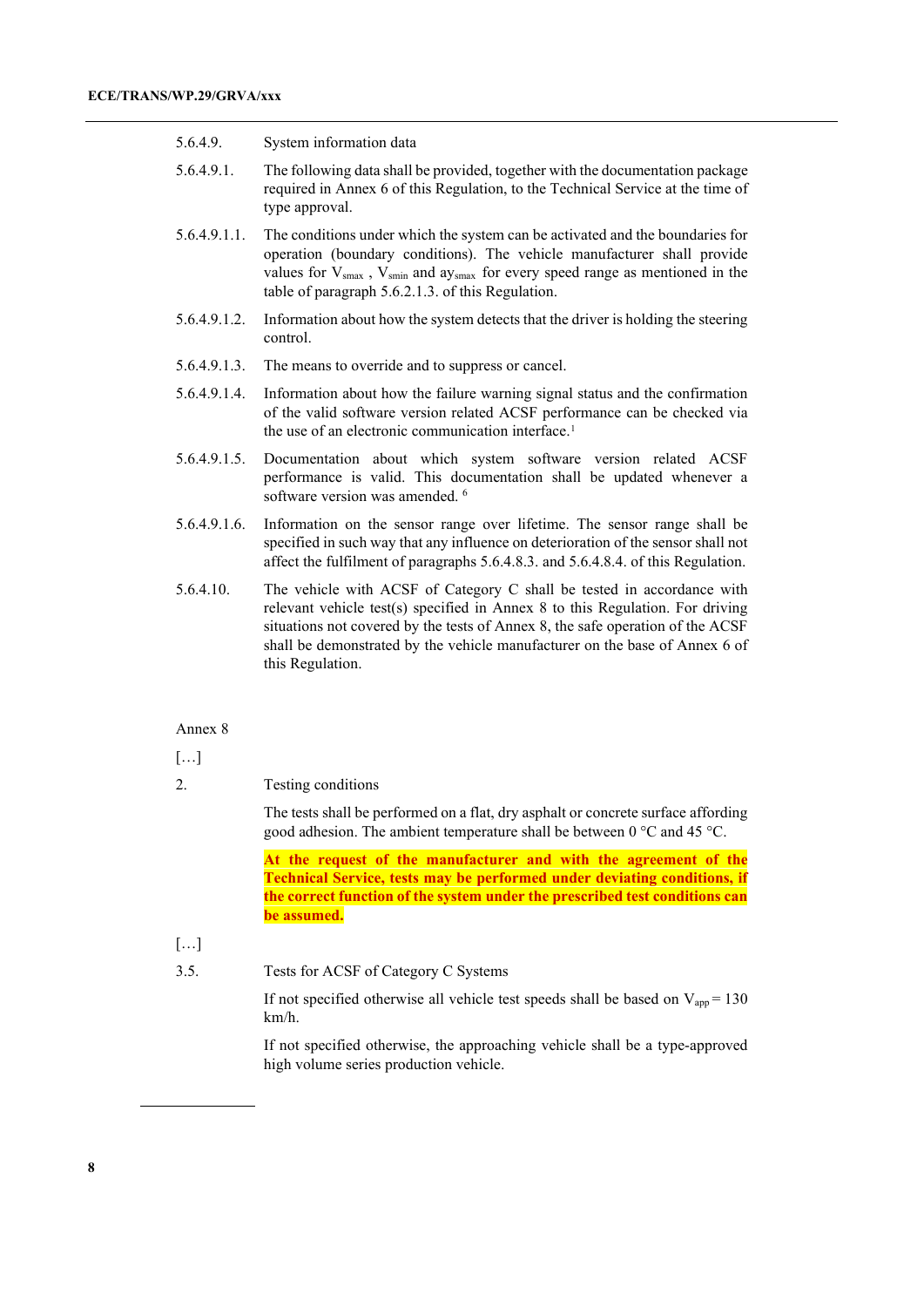The vehicle manufacturer shall demonstrate to the satisfaction of the Technical Service that the requirements are fulfilled for the whole speed range. This may be achieved on the basis of appropriate documentation appended to the test report.

- 3.5.1. Lane change functional test
- 3.5.1.1. The test vehicle shall be driven in a lane of a straight test track, which has at least two lanes in the same direction of travel, with road markings on each side of the lanes. The vehicle speed shall be:  $V_{smin} + 10km/h$ .

The ACSF of Category C shall be activated (standby mode) and**, unless the system is already enabled according to paragraph 5.6.4.8.3.,** another vehicle shall approach from the rear in order to enable the system as specified in paragraph 5.6.4.8.3. above.

The approaching vehicle shall then pass the vehicle under test entirely.

A lane change into the adjacent lane shall then be initiated by the driver.

The lateral acceleration and the lateral jerk shall be recorded during the test.

- 3.5.1.2. The requirements of the test are fulfilled if:
	- (a) The lateral movement towards the marking does not start earlier than 1 second after the lane change procedure was initiated,
	- (b) The lateral movement to approach the lane marking and the lateral movement necessary to complete the lane change manoeuvre are completed as one continuous movement,
	- (c) The recorded lateral acceleration does not exceed 1 m/s²,
	- (d) The moving average over half a second of the lateral jerk does not exceed 5 m/s<sup>3</sup>,
	- (e) The measured time between the start of the lane change procedure and the start of the lane change manoeuvre is not less than 3.0 s and not more than **7.0 seconds:**

5.0 seconds in the case of an automatic initiation,

(ii) 7.0 seconds in the case of an initiation by a second deliberate action

whatever is appropriate.

- (f) For systems with an initiation of the lane change manoeuvre by a second deliberate action,
	- (i) The measured time between the start of the lane change procedure and the second deliberate action is not more than **5.0 7.0** 5.0 seconds, and
	- (ii) The measured time between the second deliberate action and the start of the lane change manoeuvre is not more than 3.0 seconds.
- (g) The system provides information to the driver to indicate that the lane change procedure is ongoing,
- (h) The lane change manoeuver is completed in less than 5 seconds for  $M_1$ ,  $N_1$  vehicle categories and less than 10 s for  $M_2$ ,  $M_3$ ,  $N_2$ ,  $N_3$  vehicle categories,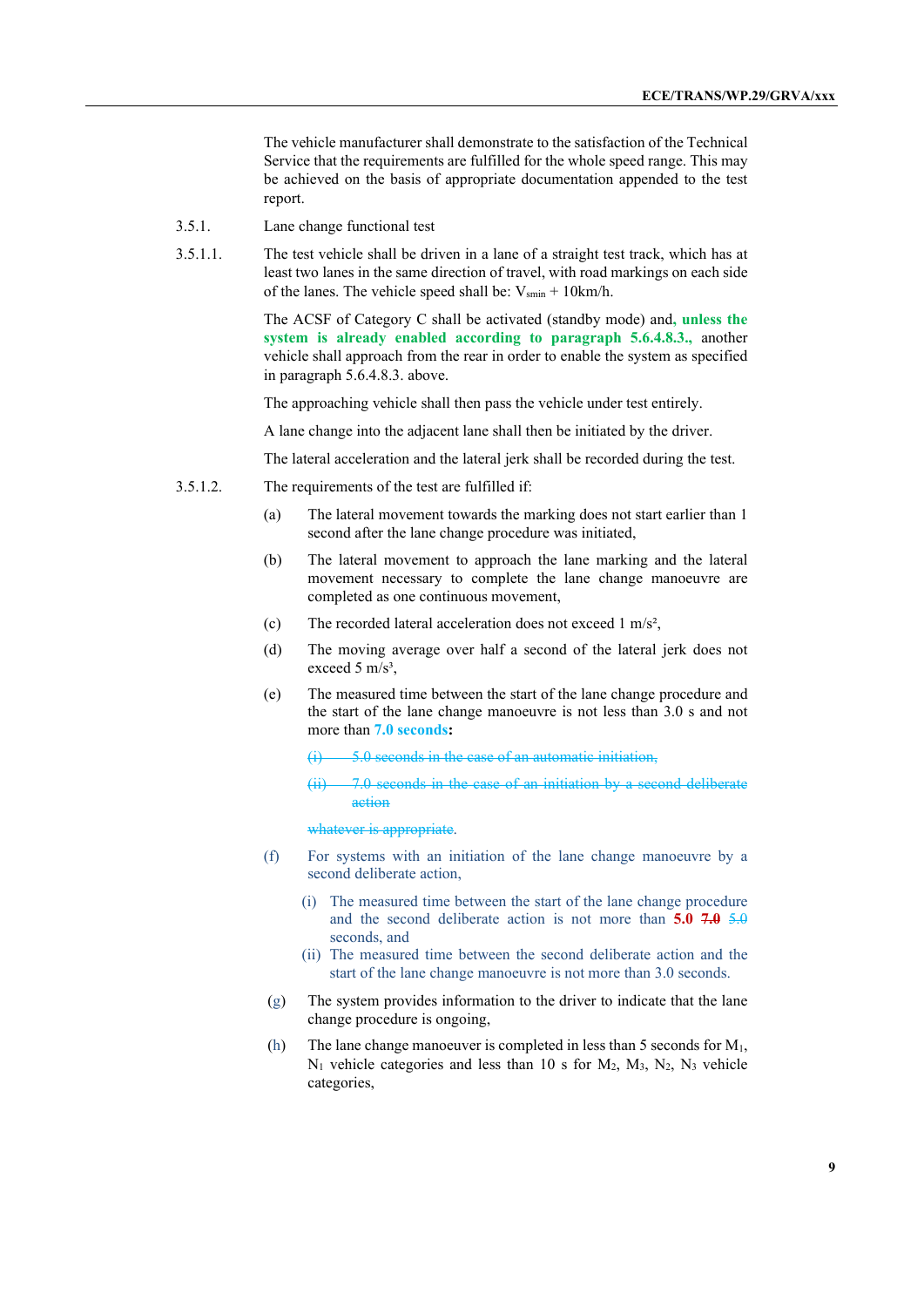- (i) ACSF of Category B1 automatically resumes after the lane change manoeuvre is completed, and
- (j) The direction indicator is deactivated not before the end of the lane change manoeuvre and no later than 0.5 seconds after ACSF of Category B1 has resumed, in case the lateral movement is initiated automatically **and the direction indicator control was not fully engaged (latched position) during the lane change manoeuvre**.
- 3.5.1.3. The test according to paragraph 3.5.1.1. shall be repeated with a lane change in the opposite direction.
- 3.5.2. Minimum activation speed test  $V_{\text{smin}}$ .
- 3.5.2.1. Minimum activation speed test  $V_{\text{smin}}$  based on  $V_{\text{app}} = 130 \text{ km/h}$ .

The test vehicle shall be driven within a lane of a straight track which has at least two lanes in the same direction of travel and road markings on each side of the lane.

The vehicle speed shall be:  $V_{\text{smin}}$  - 10km/h.

The ACSF of Category C shall be activated (standby mode) and**, unless the system is already enabled according to paragraph 5.6.4.8.3.,** another vehicle shall approach from the rear in order to enable the system as specified in paragraph 5.6.4.8.3. above.

The approaching vehicle shall then pass the vehicle under test entirely.

A lane change procedure shall then be initiated by the driver.

The requirements of the test are fulfilled if the lane change manoeuvre is not performed.

3.5.2.2. Minimum activation speed test  $V_{\text{smin}}$  based on country specific general maximum speed limit below 130 km/h.

> In case  $V_{\text{smin}}$  is calculated, based on a country specific general maximum speed limit instead of  $V_{app}$ =130 km/h as specified in paragraph 5.6.4.8.1., the tests described below shall be performed. For this purpose it is allowed to simulate the country of operation in agreement between the vehicle manufacturer and the Technical Service.

3.5.2.2.1. The test vehicle shall be driven within a lane of a straight track which has at least two lanes in the same direction of travel and road markings on each side of the lane.

The vehicle speed shall be:  $V_{\text{smin}}$  - 10km/h.

The ACSF of Category C shall be activated (standby mode) and**, unless the system is already enabled according to paragraph 5.6.4.8.3.,** another vehicle shall approach from the rear in order to enable the system as specified in paragraph 5.6.4.8.3. above.

The approaching vehicle shall then pass the vehicle under test entirely.

A lane change procedure shall then be initiated by the driver.

The requirements of the test are fulfilled if the lane change manoeuvre is not performed.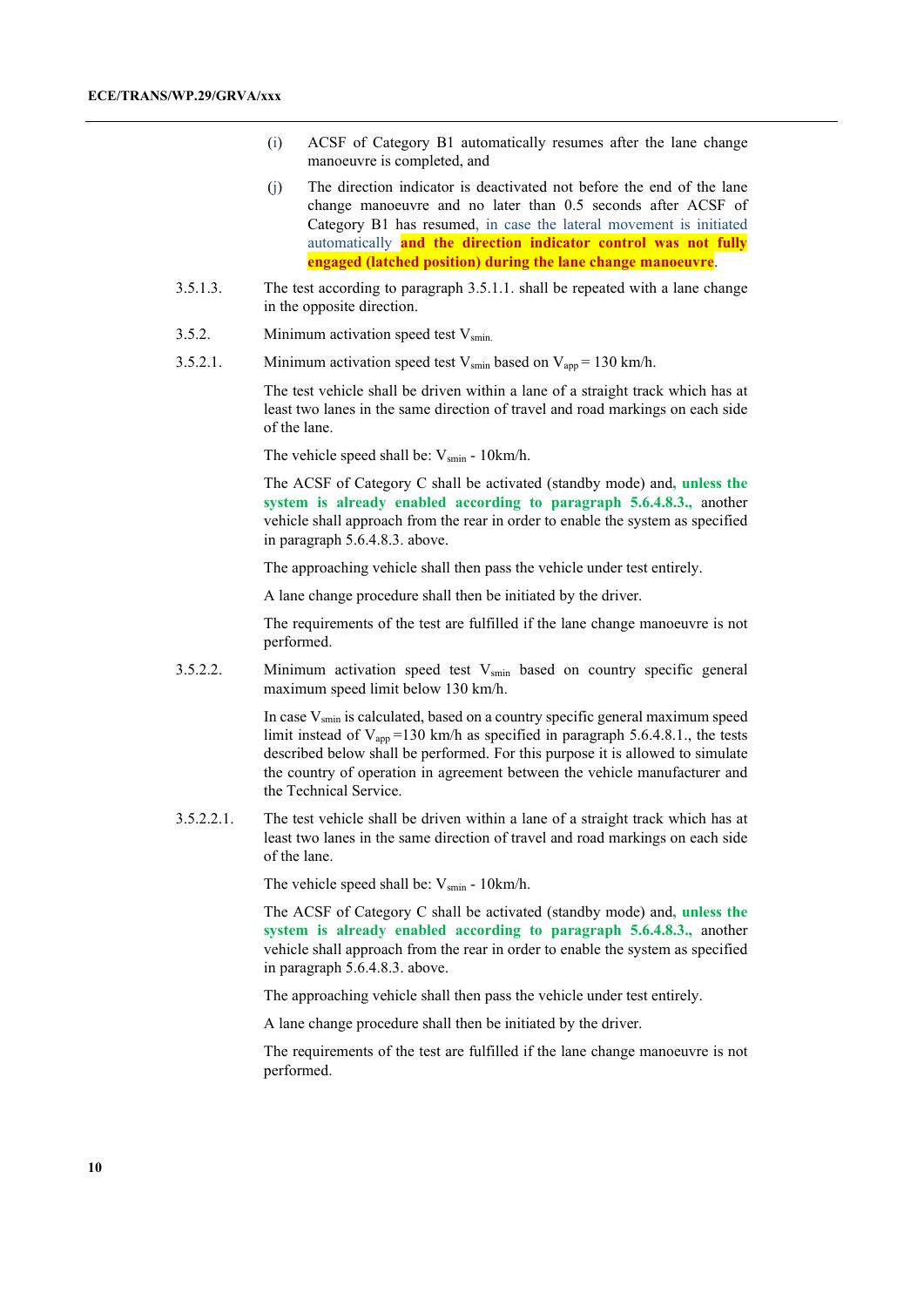3.5.2.2.2. The test vehicle shall be driven within a lane of a straight track which has at least two lanes in the same direction of travel and road markings oneach side of the lane.

The vehicle speed shall be:  $V_{\text{smin}} + 10 \text{km/h}$ .

The ACSF of Category C shall be activated (standby mode) and**, unless the system is already enabled according to paragraph 5.6.4.8.3.,** another vehicle shall approach from the rear in order to enable the system as specified in paragraph 5.6.4.8.3. above.

The approaching vehicle shall then pass the vehicle under test entirely.

A lane change procedure shall then be initiated by the driver.

The requirements of the test are fulfilled if the lane change manoeuvre is performed.

- 3.5.2.2.3. The manufacturer shall demonstrate to the satisfaction of the Technical Service that the vehicle is able to detect the country of operation and that the general maximum speed limit of this country is known.
- 3.5.3. Overriding test
- 3.5.3.1. The test vehicle shall be driven in a lane of a straight test track, which has at least two lanes in the same direction of travel, with road markings on each side of the lanes.

The vehicle speed shall be:  $V_{\text{smin}} + 10 \text{km/h}$ .

The ACSF of Category C shall be activated (standby mode) and**, unless the system is already enabled according to paragraph 5.6.4.8.3.,** another vehicle shall approach from the rear in order to enable the system as specified in paragraph 5.6.4.8.3. above.

The approaching vehicle shall then pass the vehicle under test entirely.

A lane change into the adjacent lane shall then be initiated by the driver.

The steering control shall be firmly controlled by the driver to maintain the vehicle in the straight direction.

The force applied by the driver on the steering control during the overriding manoeuver shall be recorded.

- 3.5.3.2. The test requirements are fulfilled if the measured overriding force does not exceed 50 N, as specified in paragraph 5.6.4.3. above.
- 3.5.3.3. The test according to paragraph 3.5.3.1. shall be repeated with a lane change in the opposite direction.
- 3.5.4. Lane Change Procedure suppression test
- 3.5.4.1. The test vehicle shall be driven in a lane of a straight test track, which has at least two lanes in the same direction of travel, with road markings on each side of the lanes.

The vehicle speed shall be:  $V_{smin} + 10km/h$ .

The ACSF of Category C shall be activated (standby mode) and**, unless the system is already enabled according to paragraph 5.6.4.8.3.,** another vehicle shall approach from the rear in order to enable the system as specified in paragraph 5.6.4.8.3. above.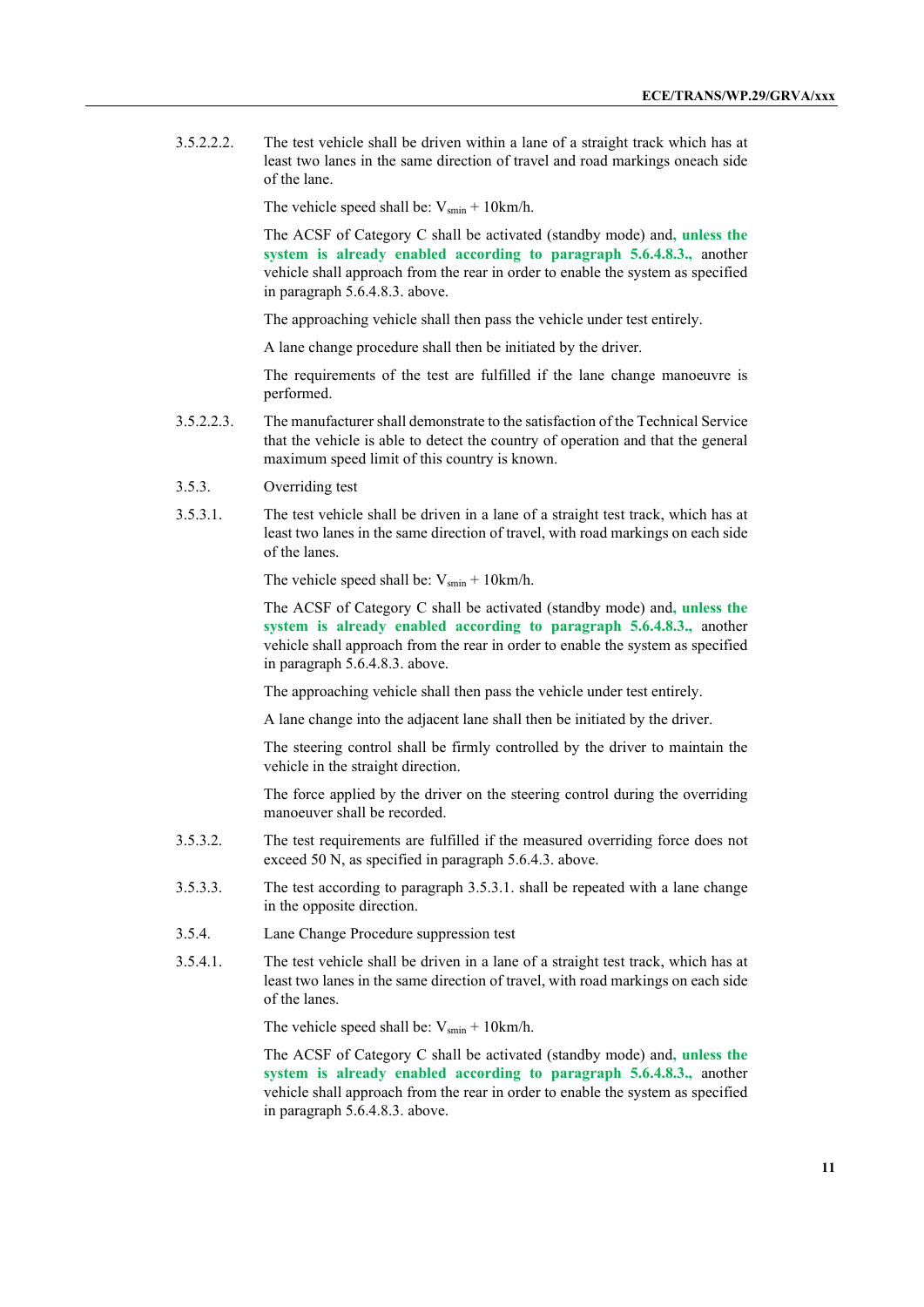The approaching vehicle shall then pass the vehicle under test entirely.

A Lane Change Procedure shall then be initiated by the driver.

The test shall be repeated for each of the following conditions, which shall occur before the lane change manoeuvre has started:

- (a) The system is overridden by the driver;
- (b) The system is switched off by the driver;
- (c) The vehicle speed is reduced to:  $V_{\text{smin}}$ -10 km/h;
- (d) The driver has removed his hands from the steering control and the hands-off warning has been initiated;
- (e) The direction indicator lamps are manually deactivated by the driver;
- (f) The lane change manoeuvre has not commenced within **7.0** 5.0 seconds following the initiation of the lane change procedure. (e.g. another vehicle is driving in the adjacent lane in a critical situation as described in paragraph 5.6.4.7.)  $er 7.0$  seconds if initiated by a second deliberate action.
- (g) The second deliberate action for an appropriate system is performed later than **5.0 7.0** 5.0 seconds after the initiation of the lane change procedure.
- 3.5.4.2. The requirements of the test are fulfilled if the lane change procedure is suppressed, for each of the test cases above.
- 3.5.5. Sensor performance test
- 3.5.5.1. The test vehicle shall be driven in a lane of a straight test track, which has at least two lanes in the same direction of travel, with road markings on each side of the lanes.

The vehicle speed shall be:  $V_{smin}$  + 10km/h.

The ACSF of Category C shall be activated (standby mode).

Another vehicle shall approach from the rear on the adjacent lane, with a speed of 120 km/h.

The approaching vehicle shall be a type approved high volume series production motorcycle of category  $L_3$ <sup>1</sup> with an engine capacity not exceeding 600 cm3 without front fairing or windshield and shall aim to drive in the middle of the lane.

The distance between the rear end of the test vehicle and the front end of the approaching vehicle shall be measured (e.g. with a Differential Global Positioning System), and the value when the system detects the approaching vehicle shall be recorded.

- 3.5.5.2. The requirements of the test are fulfilled if the system detects the approaching vehicle no later than at the distance declared by the vehicle manufacturer  $(S_{\text{rear}})$ , as specified in 5.6.4.8.1. above.
- 3.5.6. Sensor blindness test
- 3.5.6.1. The test vehicle shall be driven in a lane of a straight test track, which has at least two lanes in the same direction of travel, with road markings on each side of the lanes.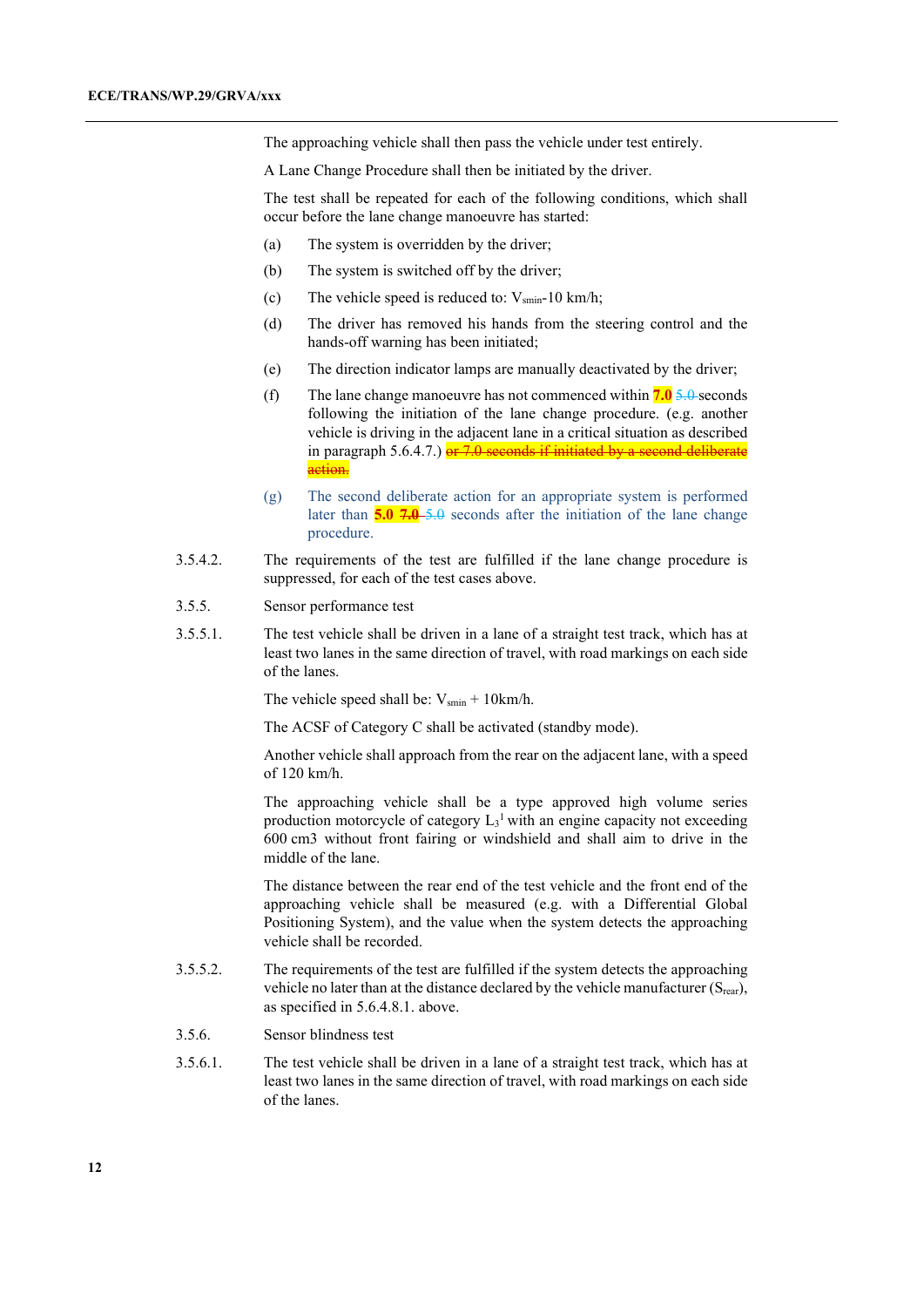The vehicle speed shall be:  $V_{\text{smin}} + 10 \text{km/h}$ .

The ACSF of Category C shall be activated (standby mode) and**, unless the system is already enabled according to paragraph 5.6.4.8.3.,** another vehicle shall approach from the rear in order to enable the system as specified in paragraph 5.6.4.8.3. above.

The approaching vehicle shall then pass the vehicle under test entirely.

The rear sensor(s) shall be made blind, with means agreed between the vehicle manufacturer and the Technical Service, which shall be recorded in the test report. This operation may be carried out at standstill, provided no new engine start /run cycle is performed.

The vehicle shall be driven to a speed of  $V_{\text{smin}} + 10 \text{km/h}$ , and a lane change procedure shall be initiated by the driver.

- 3.5.6.2. The requirements of the test are fulfilled if the system:
	- (a) Detects the sensor blindness,
	- (b) Provides a warning to the driver as defined in para. 5.6.4.8.4., and
	- (c) Is prevented from performing the lane change manoeuvre.

In addition to the above mentioned test, the manufacturer shall demonstrate to the satisfaction of the Technical Service that the requirements defined in paragraph 5.6.4.8.4. are also fulfilled under different driving scenarios. This may be achieved on the basis of appropriate documentation appended to the test report.

3.5.7. Engine start/run cycle test

The test is divided in 3 consecutive phases as specified below.

The vehicle speed shall be:  $V_{\text{smin}} + 10 \text{km/h}$ .

- 3.5.7.1. Phase 1 Default-off test
- 3.5.7.1.1. Following a new engine start /run cycle performed by the driver, the test vehicle shall be driven in a lane of a straight test track, which has at least two lanes in the same direction of travel, with road markings on each side of the lanes.

The ACSF of Category C shall not be activated (off mode) and another vehicle shall approach from the rear and the approaching vehicle shall pass the vehicle entirely.

A lane change procedure shall then be initiated by the driver with the appropriate deliberate action(s).

- 3.5.7.1.2. The requirements of the test phase 1 are fulfilled if the lane change manoeuvre is not initiated.
- 3.5.7.2. Phase 2

The objective of the test is to check that the lane change manoeuvre is prevented if the system has not detected any moving object at a distance equal or greater than the distance Srear (as specified in paragraph 5.6.4.8.3.).

3.5.7.2.1. Following a new engine start / run cycle performed by the driver, the test vehicle shall be driven in a lane of a straight test track, which has at least two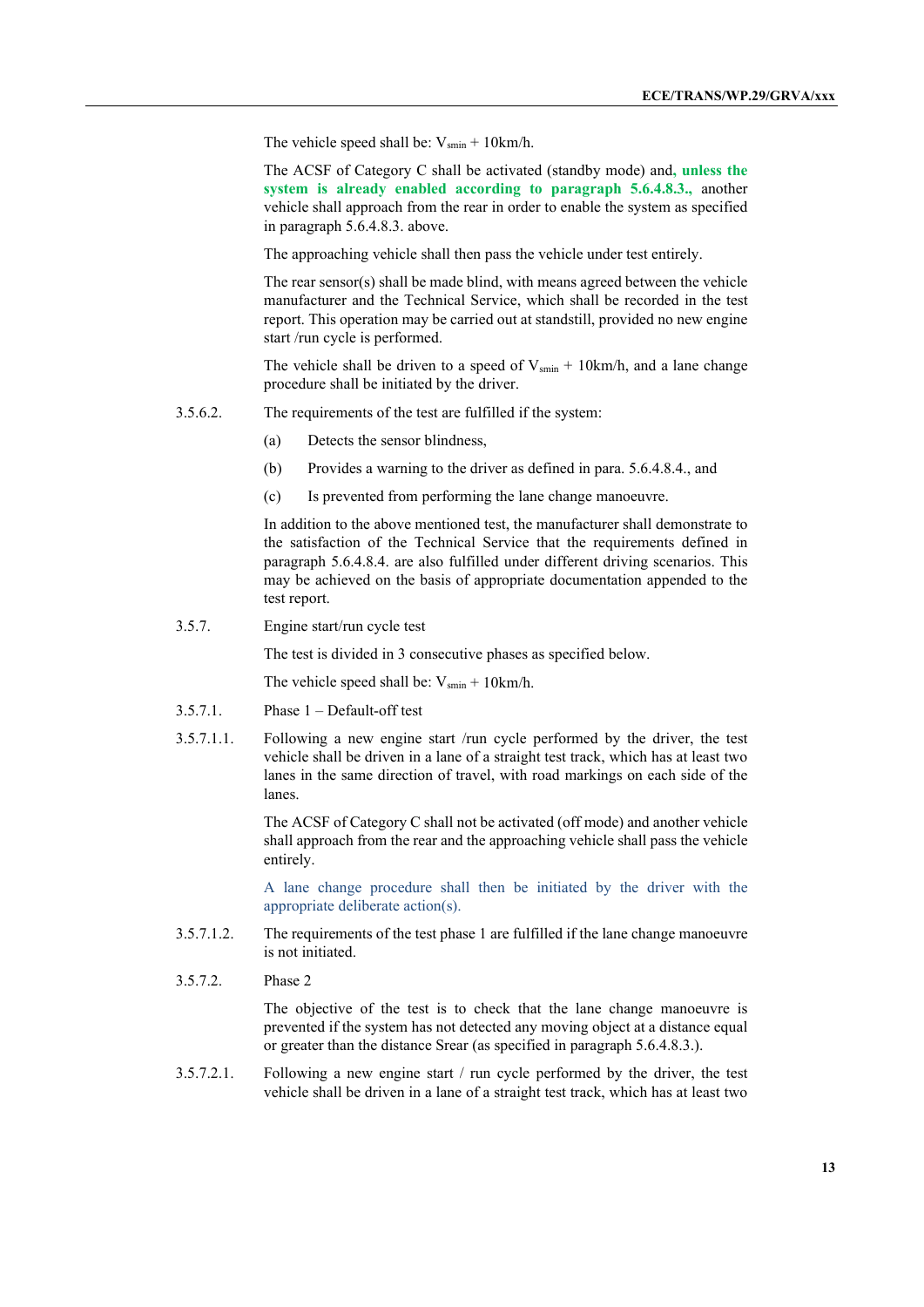lanes in the same direction of travel, with road markings on each side of the lanes.

The ACSF of Category C shall be manually activated (standby mode).

A lane change procedure shall then be initiated by the driver with the appropriate deliberate action(s).

- 3.5.7.2.2. The requirements of the test phase 2 are fulfilled if the lane change manoeuvre has not started (as the pre-condition specified in 5.6.4.8.3. is not fulfilled).
- 3.5.7.3. Phase 3 Lane change enabling conditions test

The objective of the test is to check that the lane change manoeuvre is only possible once the system has detected a moving object at a distance equal or greater than the distance  $S_{\text{rear}}$  (as specified in paragraph 5.6.4.8.3.).

3.5.7.3.1. Following the completion of the test phase 2, another vehicle shall approach from the rear on the adjacent lane in order to enable the system as specified in paragraph 5.6.4.8.3. above.

> The distance between the rear end of the test vehicle and the front end of the approaching vehicle shall be measured (e.g. with a differential Global Positioning System), and the value when the system detects the approaching vehicle be recorded.

> After the rear coming vehicle has entirely passed the vehicle under test, a lane change procedure and manoeuvre shall be initiated by the driver with the appropriate deliberate action(s).

- 3.5.7.3.2. The requirements of the test phase 3 are fulfilled if:
	- (a) The lane change manoeuver is executed;
	- (b) The approaching vehicle is detected no later than at the distance declared by the vehicle manufacturer  $(S_{\text{rear}})$ .

## **II. Justification**

## **A. Paragraph 5.6.4.2.3., delete "temporarily"**

The proposed amendment aims to clarify the original proposal. The main principle of the proposal is that while only a second lane is missing, the system may remain in standby mode. For how long this condition will be the case is irrelevant to the proposal.

# **B. Paragraph 5.6.4.5.2.1., delete "actually"**

The proposed amendment aims to simplify the proposal by deleting the "actually" from "is actually possible".

## **C. Paragraph 5.6.4.6.6., B1 shall resume "in a timely manner"**

The proposed amendment aims clarify that the exact point in time when B1 resumes and is indicated accordingly is slightly affected by latencies and the circumstances of the driving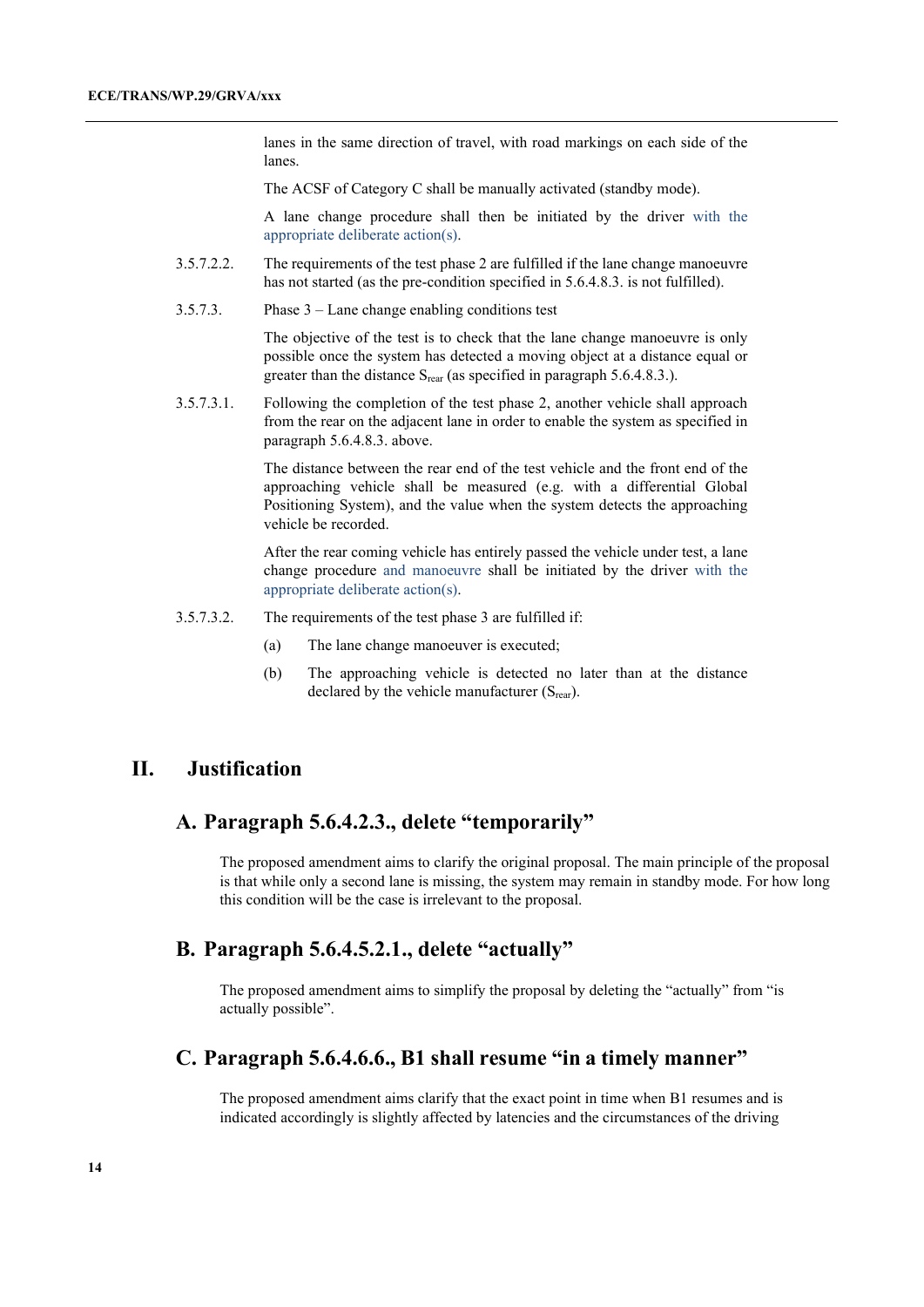situation. Therefor instead of requiring that B1 resumes at the exact point in time when the rearwheel crosses the lane marking, it should do so in a timely manner.

## **D. Paragraph 5.6.4.6.8.1., suppression criteria**

The original proposal aims to clarify which of the conditions will lead to suppression as soon as they occur, and which of them lead to suppression latest when the lane change maneuver starts. The new amendments aim to simplify the originally proposed wording by harmonizing that of the introductory sentence with the wording of items (a) and (d).

## **E. Paragraph 5.6.4.7., Tolerance for the Critical Situation**

The amendment aims to recognized that the distance between the lane change vehicle and a vehicle from the rear is predicted as the lane change vehicle approaches the lane marking. A change in dynamic behavior (e.g. acceleration, deceleration) of the lane change vehicle or the vehicle approaching from the rear as well as tolerances in speed detection can result in the real distance deviating slightly from the prediction. If a tolerance was permitted, the ACSF C would not need to leave as large a safety margin in order to ensure to never fall below the minimum value, which would permit finding suitable gaps more easily.

The following calculations show, that the proposed tolerance does not significantly increase the criticality of the scenario.

- Critical Distance resulting from par. 5.6.4.7. v\_acsf [km/h] 70 80 90 100 110 120 10  $21,8$  $24,6$ 27,4  $30,2$ 33,0  $35,7$ [km/h] 20 26,8  $29,6$ 32,4  $35,1$ 37,9 35,7 30 37.9 34.4 37.1 39.9 42.7 35.7 delta v 40 44,5 47,2 50,0 42,7 37,9  $35,7$ 50  $57,2$ 59,9 50,0 42,7  $37,9$  $35,7$ 60  $72,4$ 59,9 50,0 42,7  $37,9$ 35,7
- 1. Critical Distance [m] according to the formula of par. 5.6.4.7.:

2. Comparison of the minimum distance [m] resulting from applying 10% tolerance to the critical distance (yellow, left) or permitting 10% tolerance to the remaining distance tg (red, right)

|                                                            |    |               |      |      |      |      |                    |                    | Distance if 10% tolerance where applied to remaining |        |      |      |      |      |            |
|------------------------------------------------------------|----|---------------|------|------|------|------|--------------------|--------------------|------------------------------------------------------|--------|------|------|------|------|------------|
| Resulting distance with 10% tolerance on critical distance |    |               |      |      |      |      | time gap $(-\eta)$ |                    |                                                      |        |      |      |      |      |            |
|                                                            |    | v acsf [km/h] |      |      |      |      |                    |                    |                                                      | v_acsf |      |      |      |      |            |
|                                                            |    | 70            | 80   | 90   | 100  | 110  | <b>120</b>         |                    |                                                      | 70     | 80   | 90   | 100  | 110  | <b>120</b> |
|                                                            | 10 | 19,7          | 22,2 | 24,7 | 27,2 | 29,7 | 32,2               |                    | 10                                                   | 19,9   | 22,4 | 24,9 | 27,4 | 29,9 | 32,4       |
| [km/h]                                                     | 20 | 24,1          | 26,6 | 29,1 | 31,6 | 34,1 | 32,2               | [km/h]             | 20                                                   | 24,9   | 27,4 | 29,9 | 32,4 | 34,9 | 32,4       |
| $\geq$                                                     | 30 | 30,9          | 33,4 | 35,9 | 38,4 | 34,1 | 32,2               |                    | 30                                                   | 32,4   | 34,9 | 37,4 | 39,9 | 34,9 | 32,4       |
|                                                            | 40 | 40,0          | 42,5 | 45,0 | 38,4 | 34,1 | 32,2               |                    | 40                                                   | 42,5   | 45,0 | 47,5 | 39,9 | 34,9 | 32,4       |
| delta                                                      | 50 | 51,4          | 53,9 | 45,0 | 38,4 | 34,1 | 32,2               | delta <sub>.</sub> | 50                                                   | 55,2   | 57,7 | 47.5 | 39,9 | 34,9 | 32,4       |
|                                                            | 60 | 65,2          | 53,9 | 45,0 | 38,4 | 34,1 | 32,2               |                    | 60                                                   | 70,5   | 57,7 | 47.5 | 39,9 | 34,9 | 32,4       |

3. Even if the critical distance is cut short by 10%, the required deceleration [m/s2] of an approaching vehicle in order to ensure a remaining distance to 0,9s doesn't significantly change.